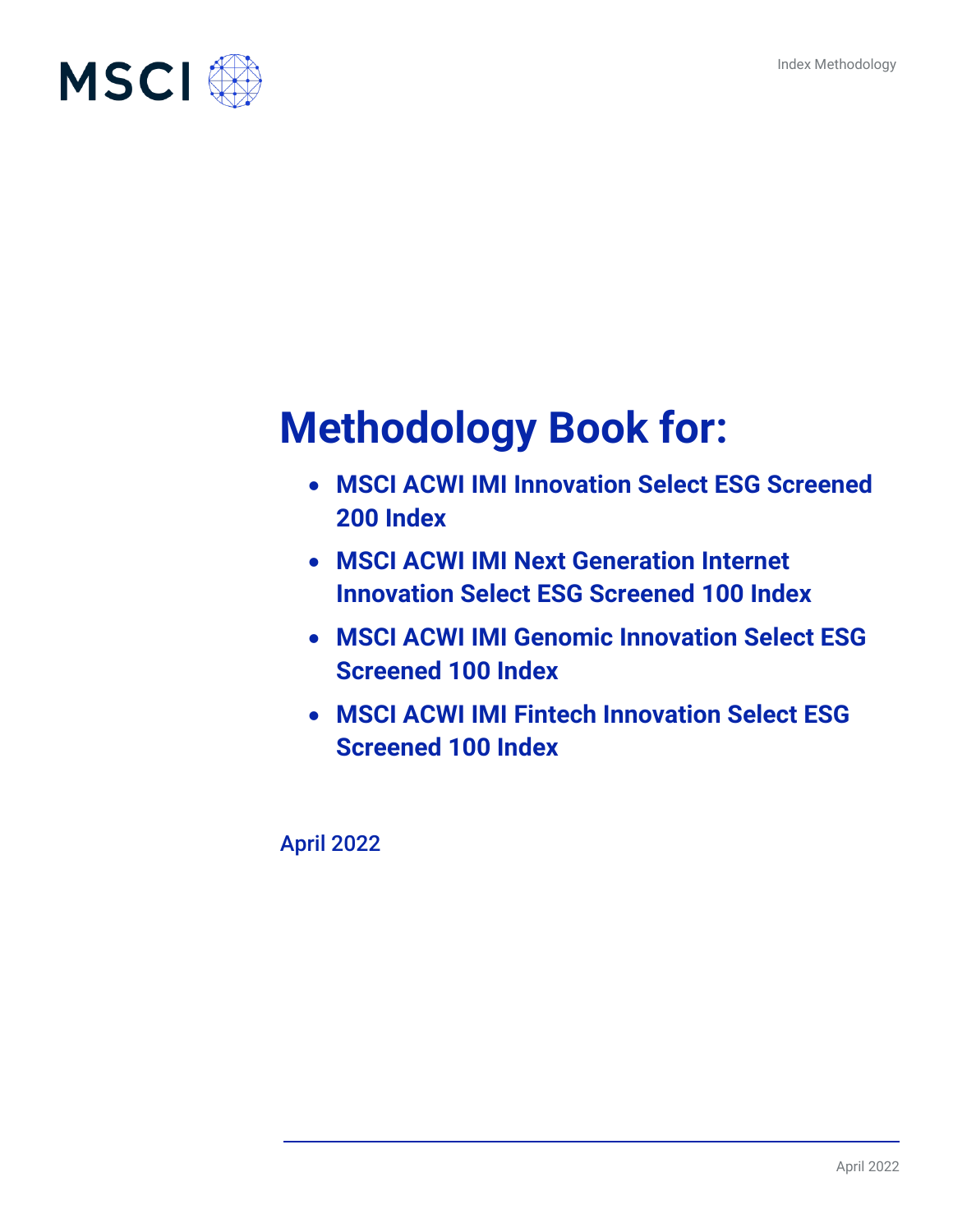

| <b>Contents</b> | 1 Introduction                                                           | 3              |
|-----------------|--------------------------------------------------------------------------|----------------|
|                 | <b>MSCI ESG Research</b><br>2 <sup>1</sup>                               | 3              |
|                 | <b>MSCI ESG Ratings</b><br>2.1                                           | 3              |
|                 | <b>MSCI ESG Business Involvement Screening Research</b><br>$2.2^{\circ}$ | 3              |
|                 | Constructing the Index<br>3                                              | $\overline{4}$ |
|                 | Determining the Eligible Universe<br>3.1                                 | $\overline{4}$ |
|                 | <b>Selected Universe</b><br>3.2                                          | 6              |
|                 | Weighting scheme<br>3.3                                                  | 6              |
|                 | Maintaining the Index<br>4                                               | 6              |
|                 | <b>Quarterly Index Review</b><br>4.1                                     | 6              |
|                 | Appendix 1: Controversial Business Exclusion Criteria                    | 7              |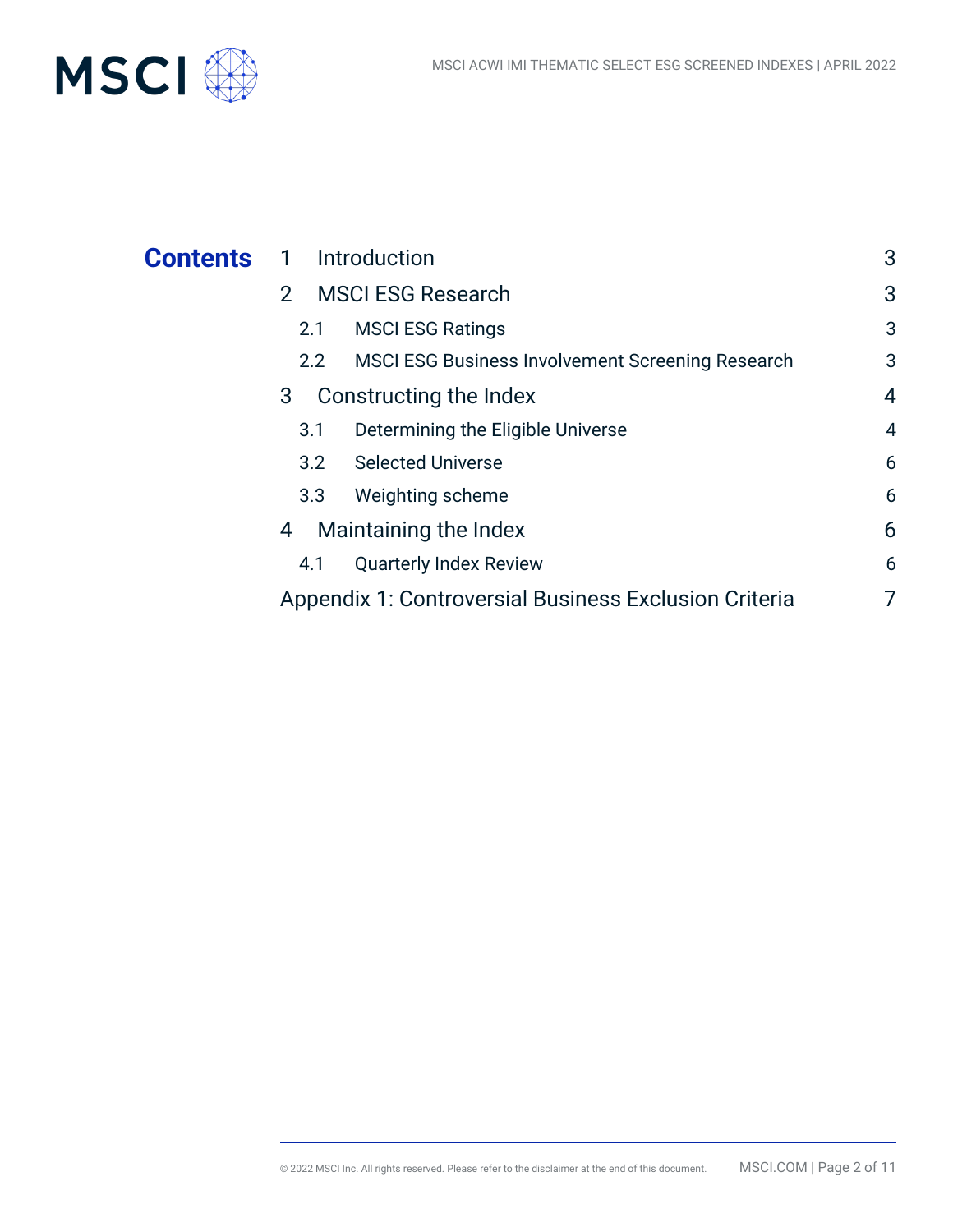

# **1 Introduction**

The MSCI ACWI IMI Thematic Select ESG Screened Indexes aim to represent the performance of a set of companies associated with business activities relevant to the theme described in section 3, while excluding those involved in certain controversial businesses or with relatively low ESG Ratings.

# **2 MSCI ESG Research**

The Index uses company ratings and research provided by MSCI ESG Research. In particular, this index uses the following two MSCI ESG Research products: MSCI ESG Ratings and MSCI ESG Business Involvement Screening Research. For details on MSCI ESG Research's full suite of ESG products, please refer to: <https://www.msci.com/esg-investing>

## 2.1 MSCI ESG Ratings

MSCI ESG Ratings provides research, analysis and ratings of how well companies manage environmental, social and governance risks and opportunities.

MSCI ESG Ratings provides an overall company ESG rating - a seven-point scale from 'AAA' to 'CCC'. In addition, the product provides scores and percentiles indicating how well a company manages each key issue relative to industry peers.

For more details on MSCI ESG Ratings, please refer to: https://www.msci.com/esgratings.

## 2.2 MSCI ESG Business Involvement Screening Research

MSCI ESG Business Involvement Screening Research (BISR) aims to enable institutional investors to manage environmental, social and governance (ESG) standards and restrictions reliably and efficiently.

For more details on MSCI ESG Business Involvement Screening Research, please refer to: [http://www.msci.com/resources/factsheets/MSCI\\_ESG\\_BISR.pdf](http://www.msci.com/resources/factsheets/MSCI_ESG_BISR.pdf)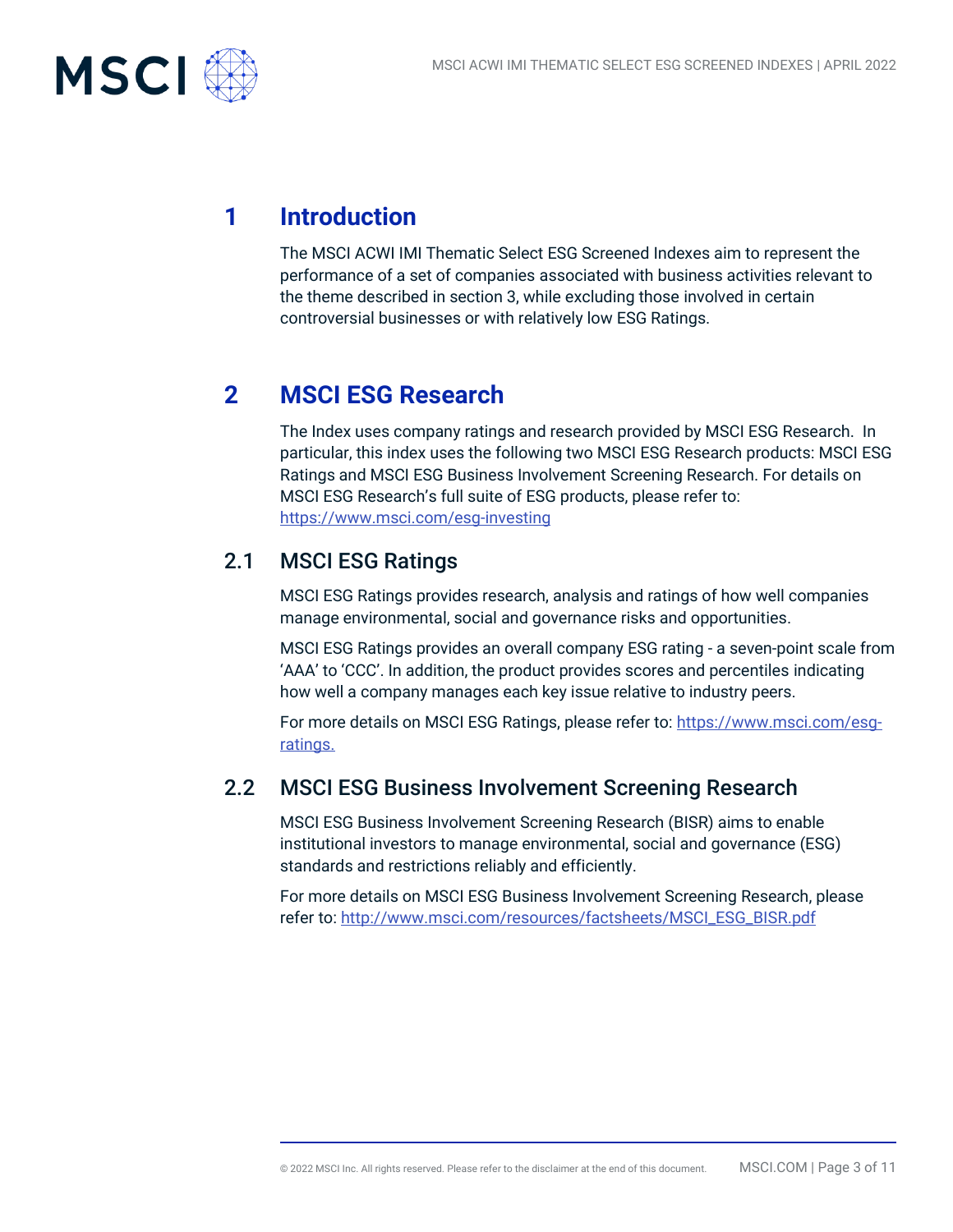

# **3 Constructing the Index**

The rules laid out in this document apply to MSCI ACWI IMI Thematic Select ESG Screened Indexes described in Table 3.

#### **Table 1**

| No.            | <b>Index Name</b>                                                     |
|----------------|-----------------------------------------------------------------------|
|                | MSCI ACWI IMI Innovation Select ESG Screened 200 Index                |
|                | MSCI ACWI IMI Next Generation Internet Innovation Select ESG Screened |
|                | 100 Index                                                             |
| 3              | MSCI ACWI IMI Genomic Innovation Select ESG Screened 100 Index        |
| $\overline{4}$ | MSCI ACWI IMI Fintech Innovation Select ESG Screened 100 Index        |

Each index is constructed based on rules explained in the following sections.

## 3.1 Determining the Eligible Universe<sup>1</sup>

The Eligible Universe of each Index is constructed by selecting all securities which are constituents of the Standard Thematic Index as per table 2.

#### **Table 2**

| No. | <b>Index Name</b>                                                                           | <b>Standard Thematic Index<sup>2</sup></b>                        |
|-----|---------------------------------------------------------------------------------------------|-------------------------------------------------------------------|
|     | <b>MSCI ACWI IMI Innovation Select ESG</b><br>Screened 200 Index                            | <b>MSCI ACWI IMI Innovation Index</b>                             |
| 2   | <b>MSCI ACWI IMI Next Generation Internet</b><br>Innovation Select ESG Screened100<br>Index | <b>MSCI ACWI IMI Next Generation</b><br>Internet Innovation Index |
| З   | <b>MSCI ACWI IMI Genomic Innovation</b><br>Select ESG Screened100 Index                     | <b>MSCI ACWI IMI Genomic</b><br>Innovation Index                  |
|     | MSCI ACWI IMI Fintech Innovation<br>Select ESG Screened100 Index                            | <b>MSCI ACWI IMI Fintech Innovation</b><br>Index                  |

Further filtering is applied as detailed below.

<sup>1</sup> The constituents as of 03-Jun-2013 will be used to determine the Eligible Universe for all semi-annual rebalances prior to this date. The weights are normalized to sum to 100%

<sup>&</sup>lt;sup>2</sup> For more details, please refer to the standard methodology document (Available on [https://www.msci.com/index-methodology\)](https://www.msci.com/index-methodology)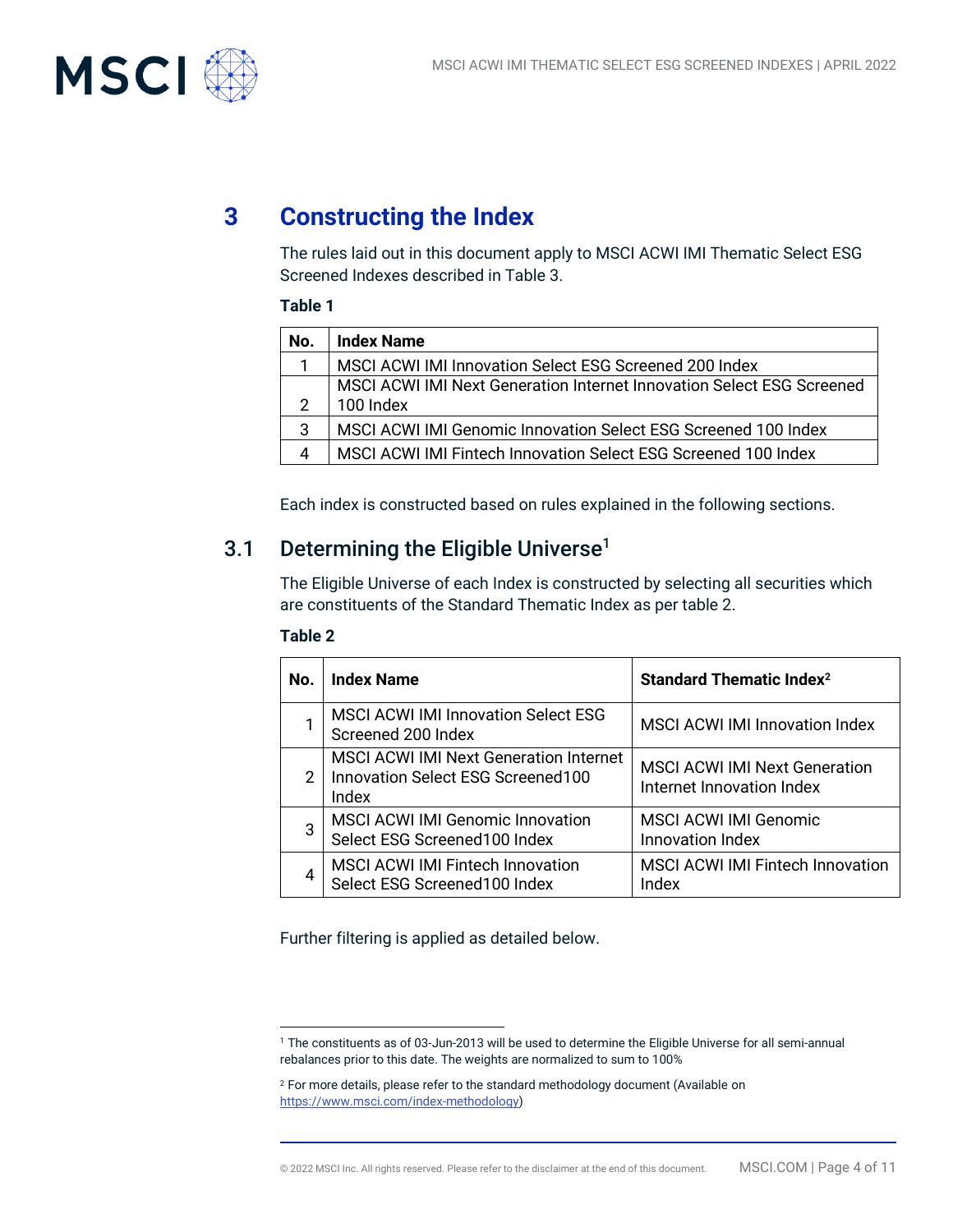

#### 3.1.1 ESG exclusion criteria

#### Controversial business exclusion criteria

Securities of companies involved in following businesses are excluded from the eligible universe:

- Controversial Weapons
- Conventional Weapons
- Nuclear Weapons
- Civilian Firearms
- Tobacco
- Thermal Coal
- Oil Sands
- UN Global Compact Violators

Please refer to Appendix 1 for more details of these criteria.

#### ESG Rating

- ESG Rating = 'CCC' Companies having an MSCI ESG Rating of 'CCC' are excluded from the selected universe.
- Missing ESG Rating Companies which are not rated by MSCI ESG Research for an MSCI ESG Rating are excluded from the eligible universe.

#### 3.1.2 Country filter

Securities listed on local exchanges in any of the below select countries<sup>3</sup> are excluded from the final index:

- India
- Russia
- Saudi Arabia
- Kuwait
- Pakistan
- Egypt

<sup>3</sup> If securities listed in Kazakhstan, Kenya Ukraine or Vietnam are added to ACWI IMI, they will continue to be excluded from these indexes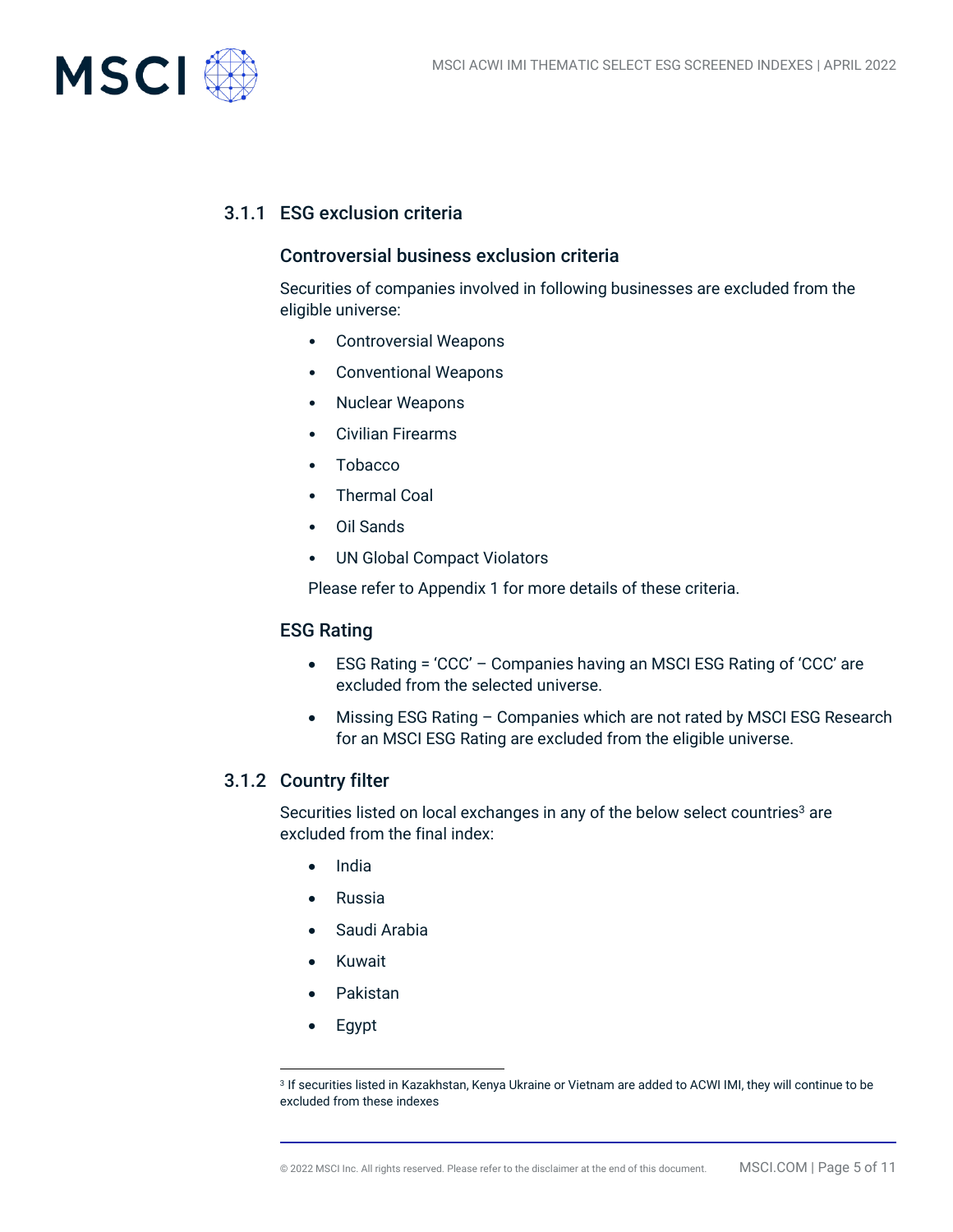

## 3.2 Selected Universe

The top 'N' securities, as described in table 3 ranked by their full market capitalization are selected for inclusion in the final indexes. If the number of securities in the eligible universe (as described in Section 3.1) is less than 'N', all the securities in the eligible universe are selected for inclusion in the final indexes.

#### **Table 3**

| No. | <b>Index Name</b>                                                                  | 'N' |
|-----|------------------------------------------------------------------------------------|-----|
|     | MSCI ACWI IMI Innovation Select ESG Screened 200 Index                             | 200 |
|     | MSCI ACWI IMI Next Generation Internet Innovation Select ESG Screened<br>100 Index | 100 |
| 3   | MSCI ACWI IMI Genomic Innovation Select ESG Screened 100 Index                     | 100 |
|     | MSCI ACWI IMI Fintech Innovation Select ESG Screened 100 Index                     | 100 |

## 3.3 Weighting scheme

Stocks in the selected universe are weighted as per the corresponding Standard Thematic Index methodology<sup>4</sup>. The weights are then normalized to sum to 100%.

Additionally, constituent weights are capped at the issuer level to mitigate concentration risk in the index. The issuer weight in the index is capped at 4.5%.

# **4 Maintaining the Index**

Each thematic index described in table 1, follows the index maintenance rules described in section 3 of the corresponding Standard Thematic Index methodology.

## 4.1 Quarterly Index Review

Issuer capping (as described in Section 3.3) is applied at each quarterly index review.

<sup>4</sup> For more details, please refer to the standard methodology document (Available on [https://www.msci.com/index-methodology\)](https://www.msci.com/index-methodology)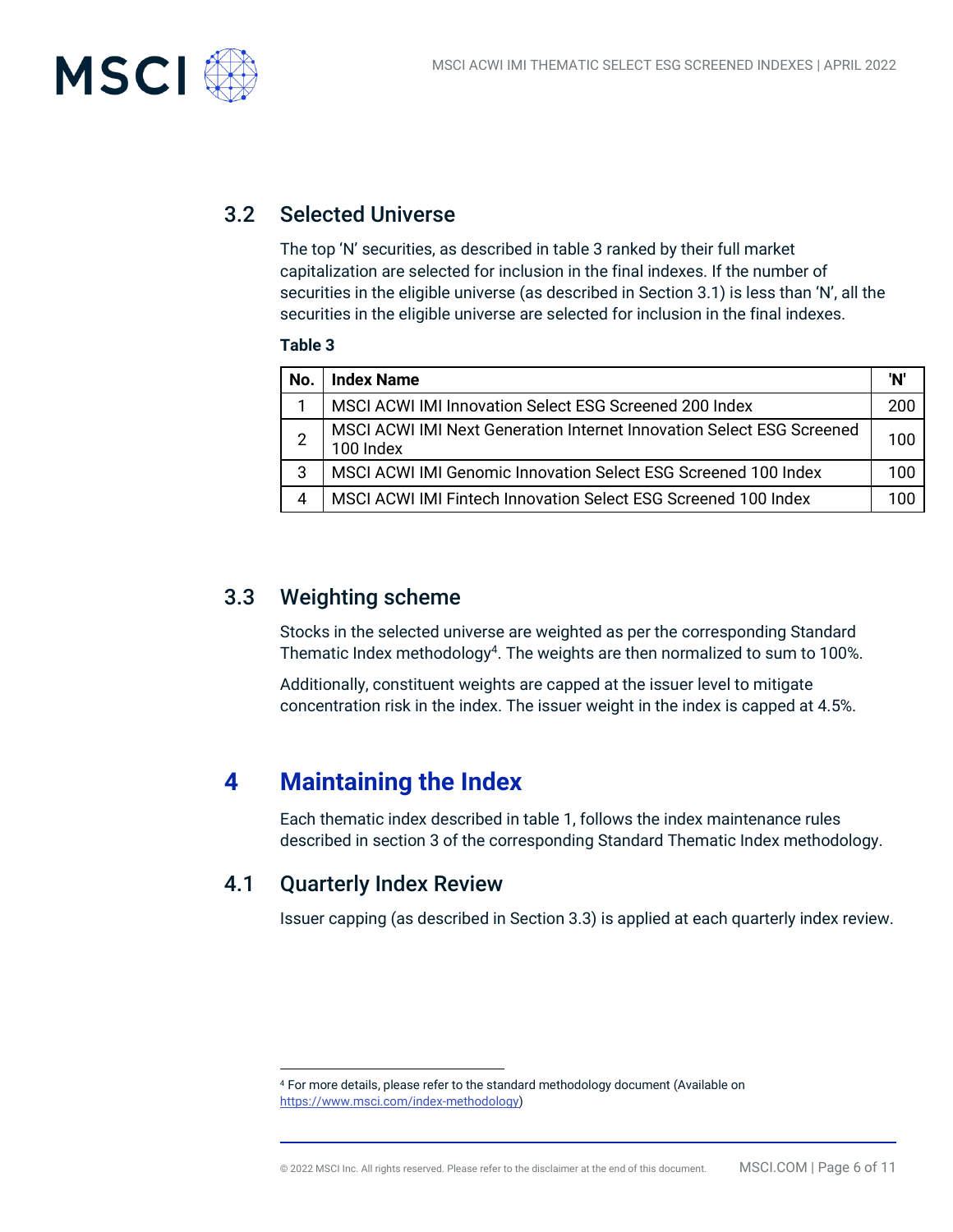

# **Appendix 1: Controversial Business Exclusion Criteria**

Companies whose activities meet the following values and climate change-based criteria, as evaluated by MSCI ESG Research, are excluded from the Index.

Values- based Exclusions Criteria:

- Controversial Weapons
	- o All companies with any tie to Controversial Weapons (cluster munitions, landmines, depleted uranium weapons, biological/chemical weapons, blinding lasers, non-detectable fragments and incendiary weapons), as defined by the methodology of the MSCI Ex-Controversial Weapons Indexes available at [https://www.msci.com/index-methodology.](https://www.msci.com/index-methodology)
- Nuclear Weapons
	- o All companies that manufacture nuclear warheads and/or whole nuclear missiles.
	- o All companies that manufacture components that were developed or are significantly modified for exclusive use in nuclear weapons (warheads and missiles).
	- o All companies that manufacture or assemble delivery platforms that were developed or significantly modified for the exclusive delivery of nuclear weapons.
	- o All companies that provide auxiliary services related to nuclear weapons.
	- o All companies that manufacture components that were not developed or not significantly modified for exclusive use in nuclear weapons (warheads and missiles).
	- $\circ$  All companies that manufacture or assemble delivery platforms that were not developed or not significantly modified for the exclusive delivery of nuclear weapons.
	- o All companies that manufacture components for nuclear-exclusive delivery platforms.
- Civilian Firearms
	- o All companies classified as "Producer" of firearms and small arms ammunitions for civilian markets. It does not include companies that cater to the military, government, and law enforcement markets.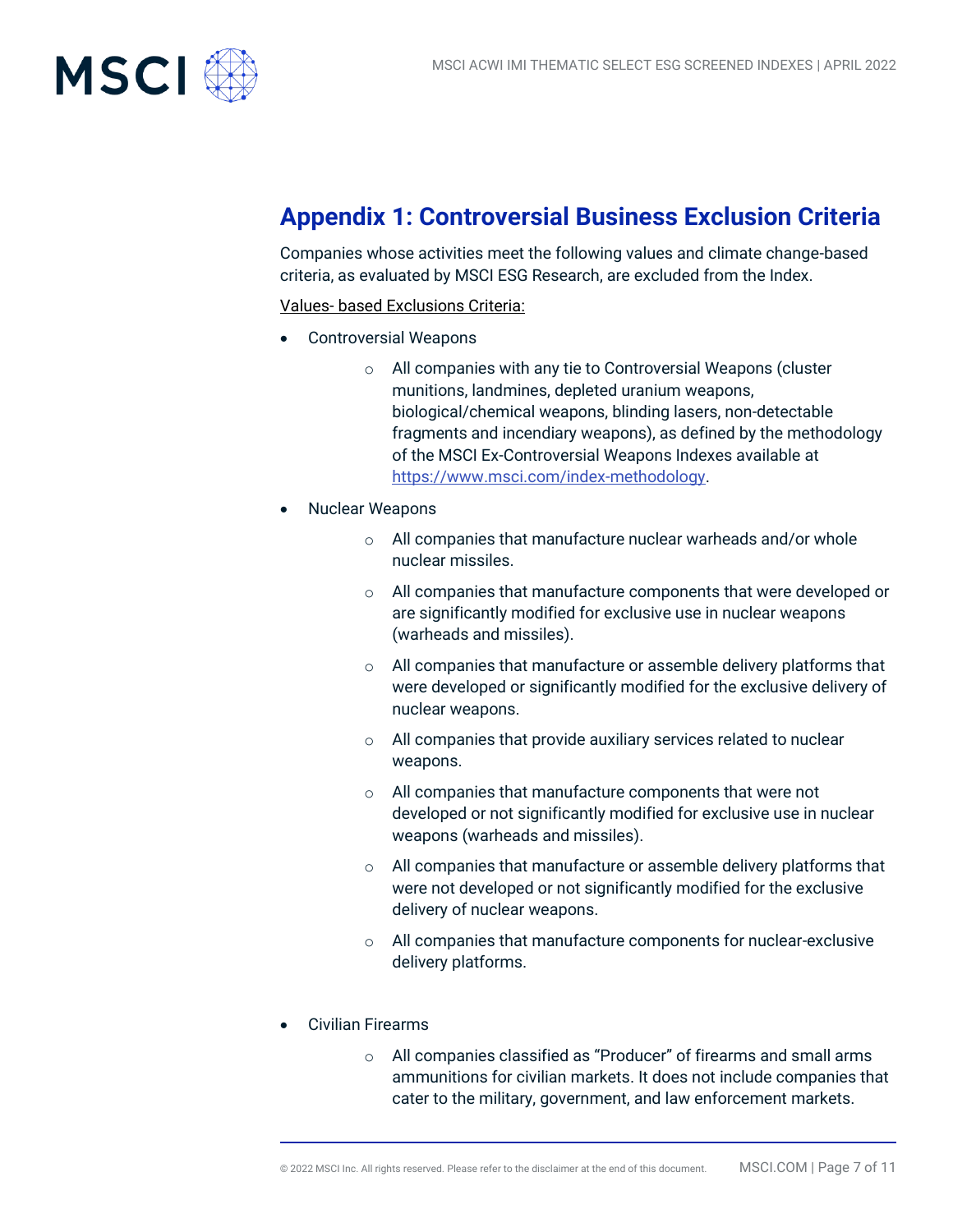

- o All companies deriving 5% or more revenue from the distribution (wholesale or retail) of firearms or small arms ammunition intended for civilian use.
- Tobacco
	- o All companies classified as a "Producer"
	- o All companies deriving 5% or more aggregate revenue from the production, distribution, retail and supply of tobacco-related products.
- Conventional Weapons
	- o All companies deriving 5% or more revenue from the production of conventional weapons and components
	- o All companies deriving 10% or more aggregate revenue from weapons systems, components, and support systems and services.

#### Climate Change- based Exclusions Criteria:

- Thermal Coal
	- o All companies deriving 5% or more revenue (either reported or estimated) from the mining of thermal coal (including lignite, bituminous, anthracite and steam coal) and its sale to external parties. It excludes: revenue from metallurgical coal; coal mined for internal power generation (e.g. in the case of vertically integrated power producers); intra-company sales of mined thermal coal; and revenue from coal trading.
	- o All companies deriving 5% or more revenue (either reported or estimated) from the thermal coal based power generation.
- Oil Sands
	- o All companies deriving 5% or more revenue from oil sands extraction, which own oil sands reserves and disclose evidence of deriving revenue from oil sands extraction. Companies that derive revenue from non-extraction activities (e.g. exploration, surveying, processing, refining) or intra-company sales are not excluded. Additionally, companies that own oil sands reserves with no associated revenue are also not excluded.
- Global Norms United Nations Global Compact Compliance
	- o All companies that fail to comply with the United Nations Global Compact principles.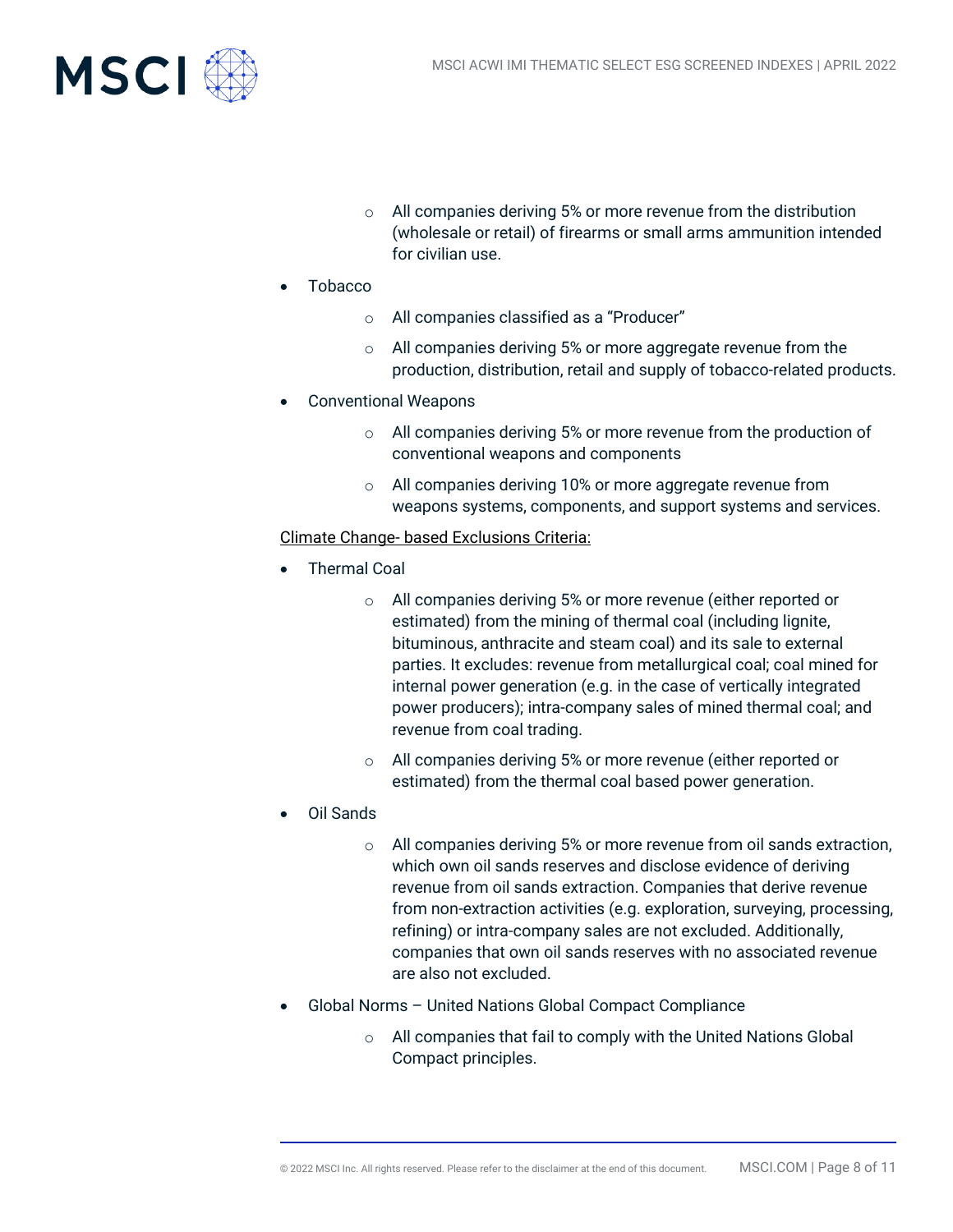

#### The following sections have been modified since January 2022:

• Introduction

The following sections have been modified since April 2022:

• Constructing the Index

© 2022 MSCI Inc. All rights reserved. Please refer to the disclaimer at the end of this document. MSCI.COM | Page 9 of 11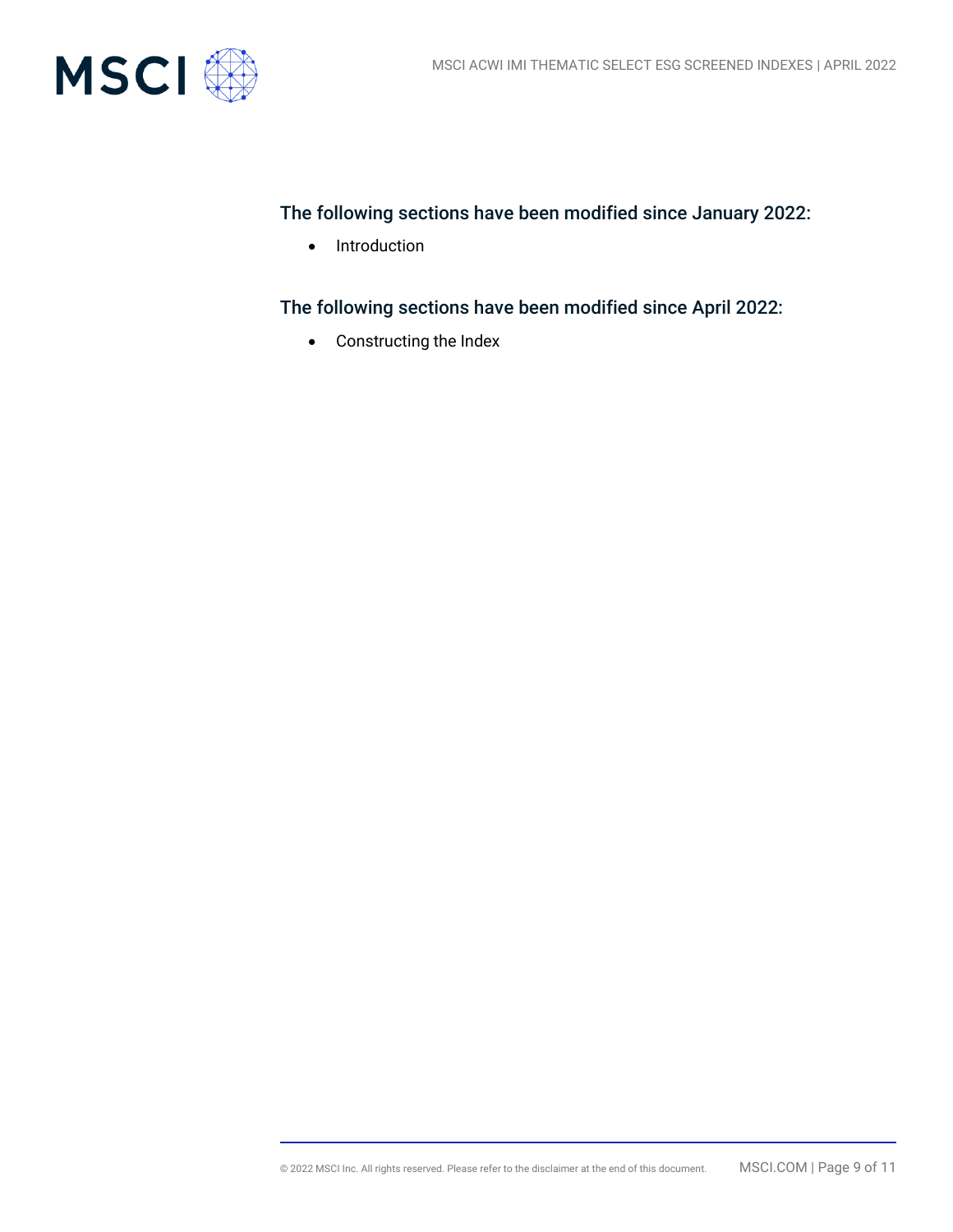# **Contact us**

#### AMERICAS

clientservice@msci.com

**MSCI** 

| Americas        | 1888 588 4567 *  |
|-----------------|------------------|
| Atlanta         | + 1 404 551 3212 |
| <b>Boston</b>   | + 1 617 532 0920 |
| Chicago         | +13126750545     |
| Monterrey       | +52 81 1253 4020 |
| <b>New York</b> | +12128043901     |
| San Francisco   | +14158368800     |
| São Paulo       | +55 11 3706 1360 |
| Toronto         | +14166281007     |

#### EUROPE, MIDDLE EAST & AFRICA

| Cape Town | +27 21 673 0100   |
|-----------|-------------------|
| Frankfurt | +49 69 133 859 00 |
| Geneva    | +41 22 817 9777   |
| London    | +44 20 7618 2222  |
| Milan     | +39 02 5849 0415  |
| Paris     | 0800 91 59 17 *   |

#### ASIA PACIFIC

| China North     | 10800 852 1032 *      |
|-----------------|-----------------------|
| China South     | 10800 152 1032 *      |
| Hong Kong       | +852 2844 9333        |
| Mumbai          | +91 22 6784 9160      |
| Seoul           | 00798 8521 3392 *     |
| Singapore       | 800 852 3749 *        |
| Sydney          | +61290339333          |
| Taipei          | 008 0112 7513 *       |
| <b>Thailand</b> | 0018 0015 6207 7181 * |
| Tokyo           | + 81 3 5290 1555      |
|                 |                       |

### About MSCI

MSCI is a leading provider of critical decision support tools and services for the global investment community. With over 50 years of expertise in research, data and technology, we power better investment decisions by enabling clients to understand and analyze key drivers of risk and return and confidently build more effective portfolios. We create industry-leading research-enhanced solutions that clients use to gain insight into and improve transparency across the investment process.

To learn more, please visit www.msci.com.

*The process for submitting a formal index complaint can be found on the index regulation page of MSCI's website at: [https://www.msci.com/index](https://www.msci.com/index-regulation)[regulation.](https://www.msci.com/index-regulation)*

 $* =$  toll free